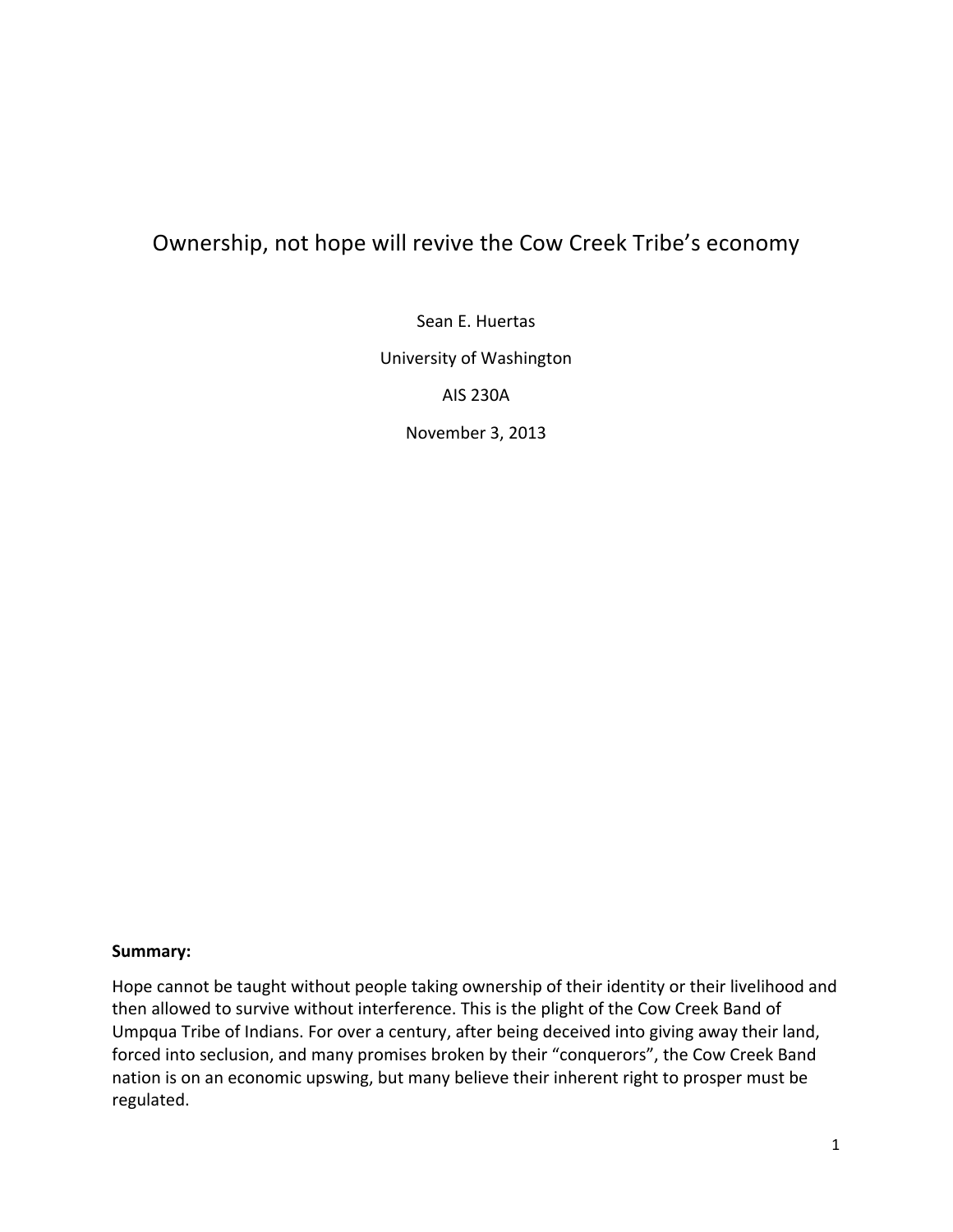#### **Introduction**

Hope cannot be taught without people taking ownership of their identity or their livelihood and then allowed to survive without interference. This is the plight of the Cow Creek Band of Umpqua Tribe of Indians. For over a century, after being deceived into giving away their land, forced into seclusion, and many promises broken by their "conquerors", the Cow Creek Band nation is on an economic upswing, but many believe their inherent right to prosper must be regulated.

#### **Cow Creek Band of Umpqua Tribe of Indians**

The Cow Creek Band is one of nine federally recognized tribal nations in Oregon. Indigenous to the state, their reservation covers 1,830 acres of trust land. Before the forced relocation, the nation survived as a hunter-gatherer band and moved from one location to another as the seasons changed. Currently this nation has over 1,500 tribal members and regales a history of survival against overwhelming odds.

In the 1850's life for the people was hard. Encroachment on their lands from gold miners and their mining processes destroyed a big part of their natural food supply. Not only did miners lay stake to their lands, but settlers also started to move in and brought fatal diseases to the area. As a possible outlet for the nation's survival the elder's sought a peace agreement with the foreigners.

On September 19, 1853 the Cow Creek Band became one of the first tribal nations in Oregon to sign a peace treaty with the United States, the band ceded over 800 square miles of land. As a result the Cow Creek's became a landless nation. This Treaty between the United States Indian agent, General Joel Palmer, and the Cow Creek Indian people, had many deficiencies.

2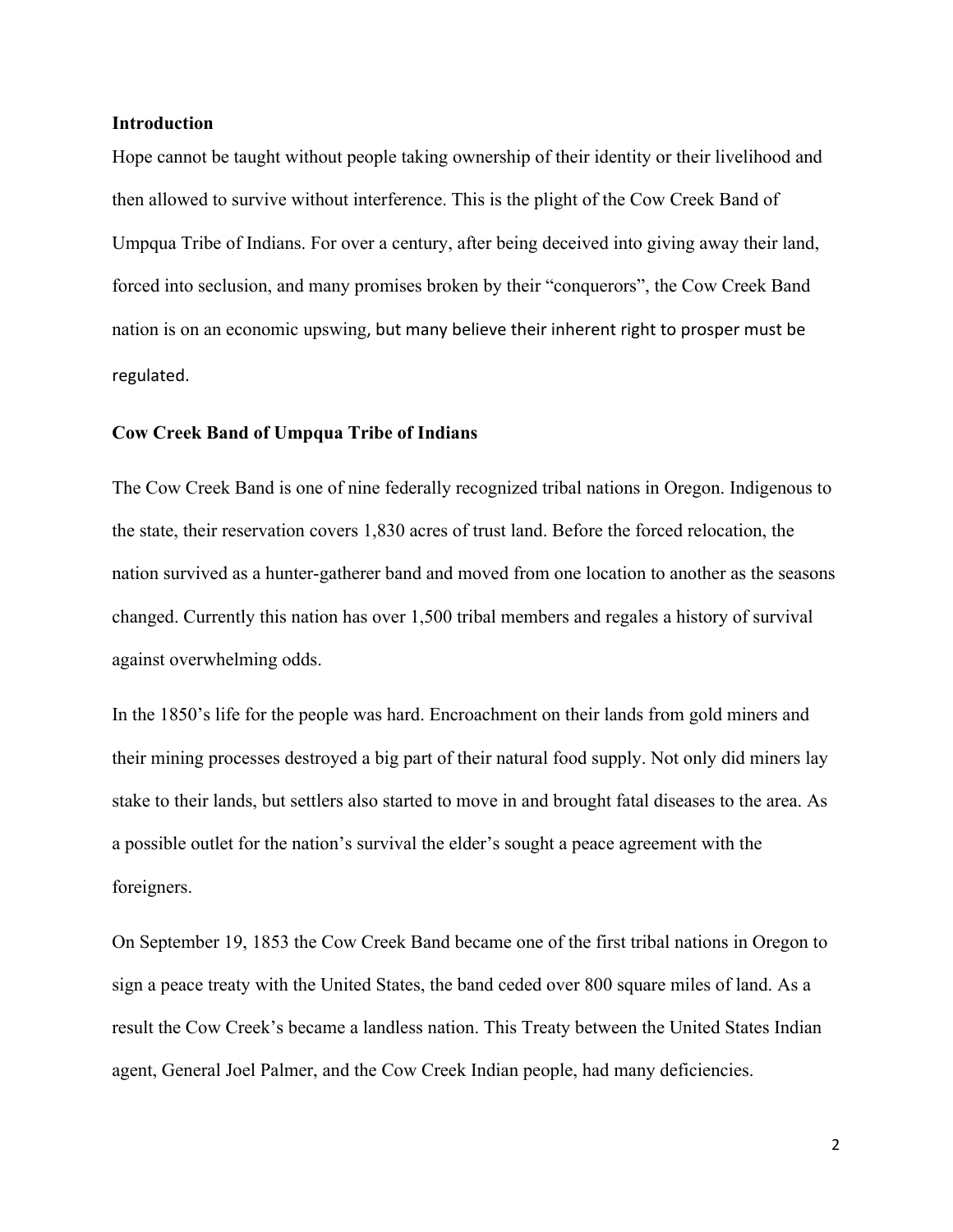Specifically, there was no understanding by the Indians of the language or the concept of signing (making their mark on) the Treaty and further, there was no understanding by the Indians of land ownership, let alone land boundaries (hunting, fishing and gathering sites, as well as tribal composites, were well established).

The United States paid 2.3 cents an acre, then turned around and sold it to settlers for \$1.25 an acre. Relying on the treaty made with the U.S. government the Cow Creeks believed they would be provided health care, housing and education. This treaty was ignored.

Efforts by United States to move the Cow Creek band to a reservation was not very successful. They offered the tribe a wonderful life on a small sect of land in northern Oregon if they were to relocate. Not trusting the U.S. government and unwilling to subjugate thoughtlessly to their demands the Cow Creek's decided to send a scout to the reservation.

## **As told by the people**

"A young boy was sent to one of the relocation reservations to assess the condition of reservation life. He traveled during the night to avoid being captured. Once he arrived at the reservation, he was terrified by what he saw. Conditions on the reservation were deplorable. His first sight was of an infant sucking on its dead mother's breast." (http://www.cowcreek.com/)

Given the young scout's information, most of the Cow Creeks resisted relocation efforts. In response to their deft avoidance of relocation, the Bureau of Indian Affairs sent exterminators to Oregon for the purpose of killing the Cow Creek people. The Cow Creeks remained in seclusion while maintaining their way of life. Eventually, many Cow Creek people married pioneers, miners and fur traders in the area. Names familiar to the south county area were Dumont,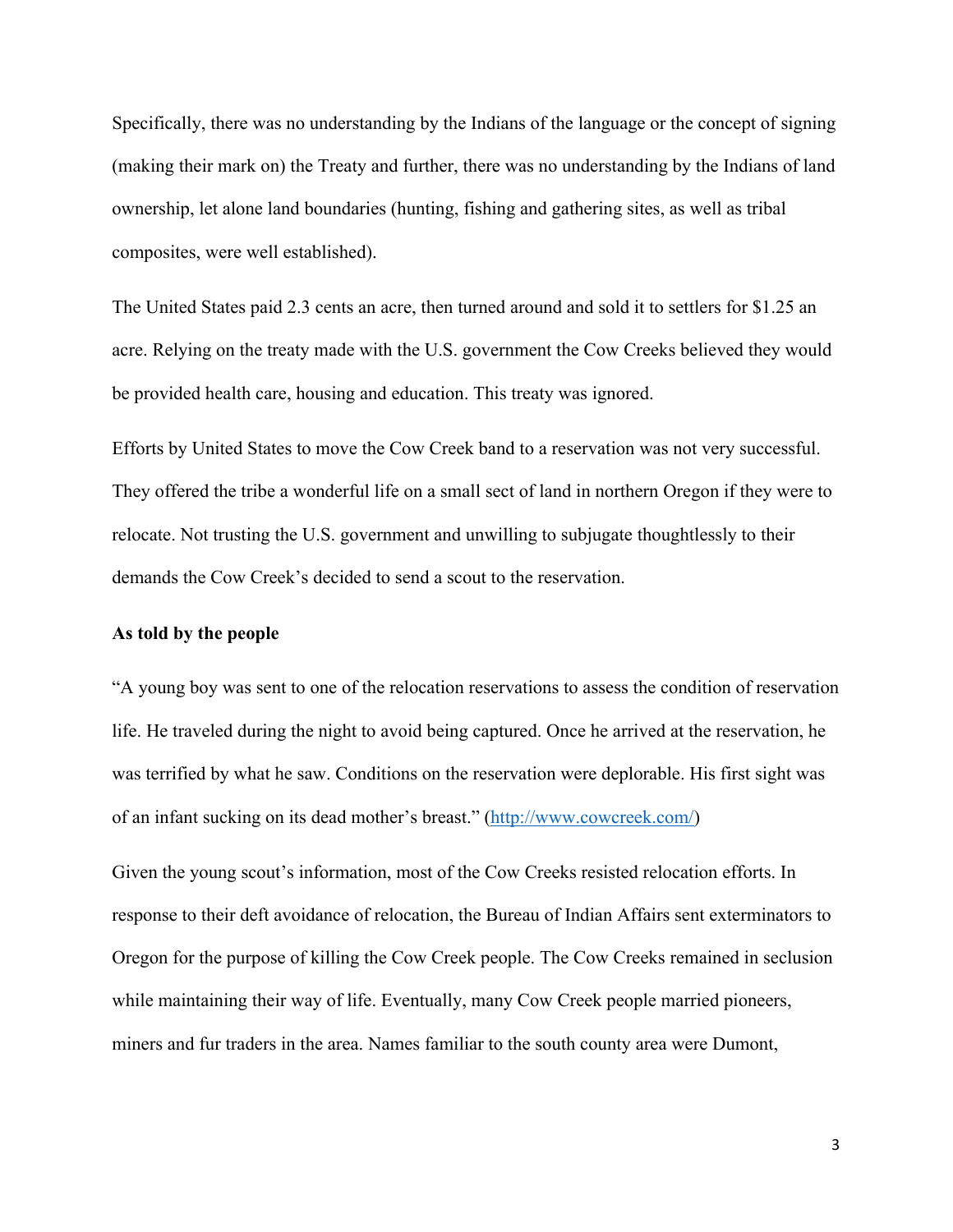LaChance, Rainville, Pariseau, Rondeau and Thomason. Many of these names are still prevalent in the Cow Creek Tribe.

## **Recognition lost and then restored**

The Western Oregon Indian Termination Act of 1954 advertised as legislation to "Set the Indians Free", which caused federal relations with over 60 tribes and bands in western Oregon to cease to exist. Up to 1855, the Cow Creek people did not receive any services or "recognition" from the federal government. The only time they were "recognized", was in 1954 for the purpose of terminating their status as a tribal nation.

The Cow Creeks received no prior notification of the Termination Act, as required by law, and because of that were able to obtain presidential action in 1980 to take a land claims case against the United States Federal government. This claim was subsequently litigated by the Tribe to a negotiated settlement of \$1.5 million.

A small settlement, but big victory for the Tribe which would set in motion a chain of events that would lead to their economic freedom.

## **Bingo as a lucrative business**

The \$1.5 million in settlement was put in an interest bearing account and only the interest is used for things like health care, and minor improvements for the Tribe.

Looking to improve their financial stability, in 1992 the Cow Creek nation opened a bingo hall on their land. Using a 13 year federal loan of \$825,000, the Tribe opened their bingo hall and repaid the loan in just over 5 years.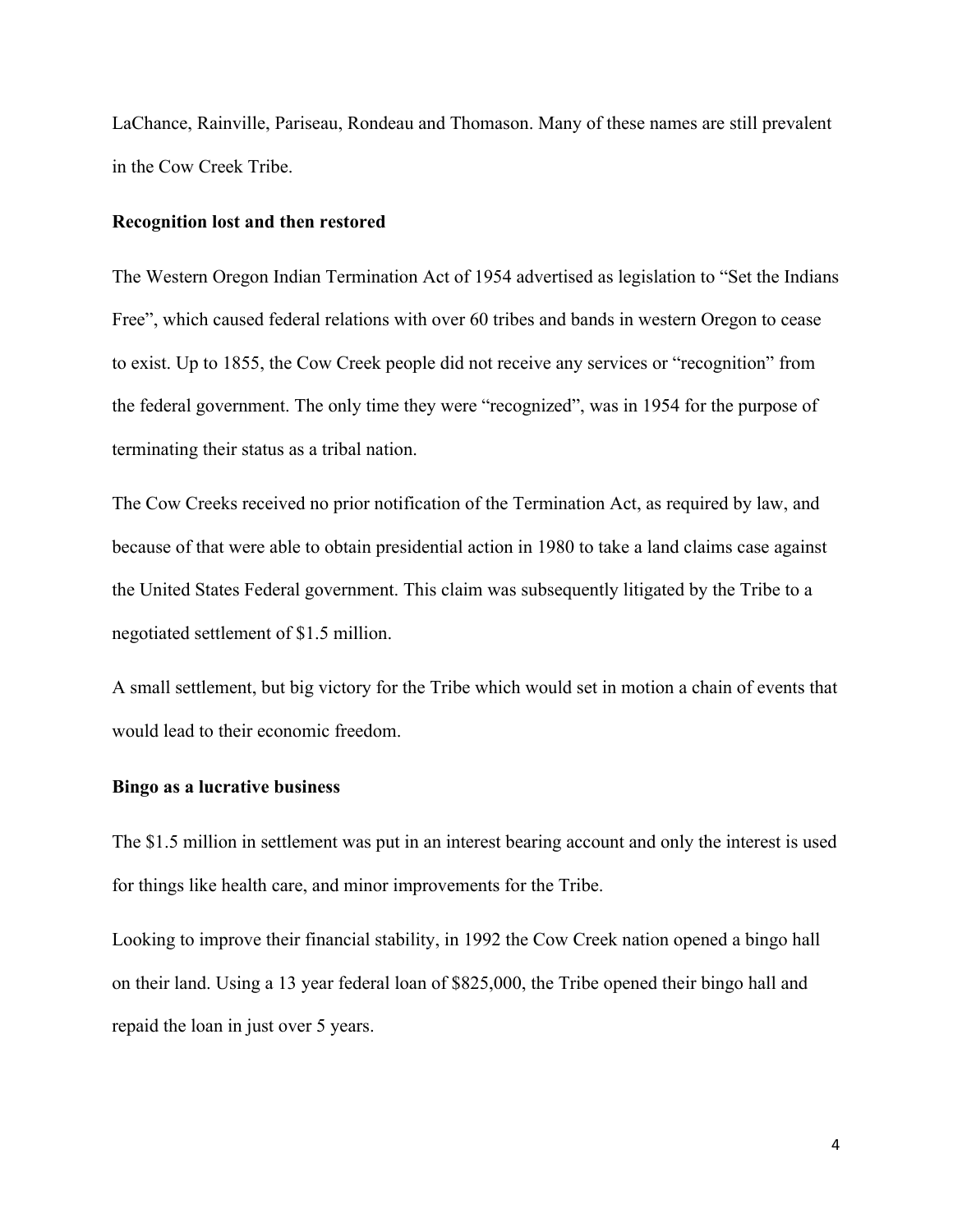## **Economic Development**

The Cow Creek Umpqua Indian Foundation (formerly the Cow Creek Seven Feathers Foundation) was established in October of 1977 by the Cow Creek Band of the Umpqua Tribe of Indians. Since the Foundation's inception 117 grants totalling \$1,172,766 have been given. The mission of the Foundation is to offer assistance in youth education, strengthening the home and family, youth programs and to add to the quality of life for people residing in Douglas, Jackson, Josephine, Klamath, Deschutes, Lane and Coos counties.

Currently the tribe has its own utilities company, and an independent dam and treatment plant are in the works. That's not to mention Cow Creek's ranches and houses, insurance company, media center, tribal health and social welfare facilities, and dozens of other small businesses like bars, motels, restaurants and a freeway rest stop (7 Feathers Truck Stop).

# **Economic Factors in Surrounding Community**

7 Feathers annual payroll for more than 1,000 employees, both Indian and non-Indian, is around \$30 million a year, making Cow Creek at least the second largest employer in their county, next only to the Roseburg Timber Company.

## **Policy and Political Issues**

Oregon State Police (OSP) has jurisdiction on tribal lands with regards to their gaming facilities. Under the Cow Creeks compact with the state, OSP will be paid if they follow these guidelines:

- 1. OSP will have unlimited access to their facilities during normal business hours
- 2. Request for documents to be audited made in a timely manner
- 3. Billing for services rendered must be submitted to the Governor's office and then verified through the Tribal Council before payment is made.
- 4. OSP may request the Tribal Council select a representative at OSP to be their point of contact.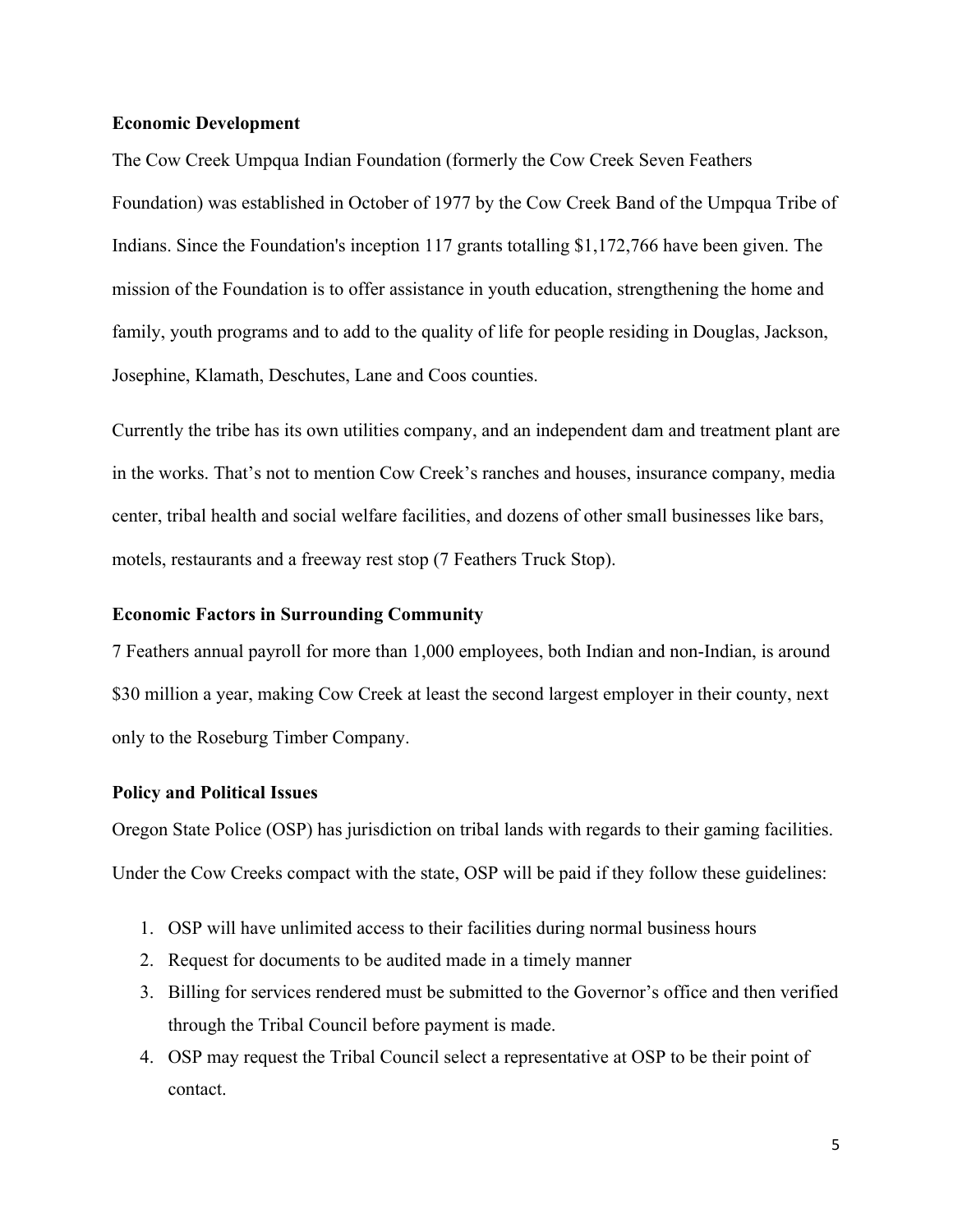- 5. Any offenses made by the tribe at their casino is subject for review and mediation with a third party.
- 6. OSP will be the party responsible for conducting background checks on all prospective employees of the casino. (Tribal Compact)

Per the treaty with the federal government, The Cow Creek Tribe has been left alone to handle their nation's business, but with a compact in place to regulate their casino with the state.

Other tribes may be content with their compacts with the state, but currently Oregon tribes are on the brink of ignoring them completely. Issues began when the Coquille Indian Tribe threatened to open another casino within close proximity of Seven Feathers Casino. Coquille Tribe claims that all Oregon tribes compacts expired several years ago and have not been renewed. Cow Creek's responded by claiming that an agreement (not part of the compact) was made with the state which allowed the tribes one casino. The Coquille's have defended their actions by hiring legal experts to examine the contract and compacts of all the tribes. All legal experts confirmed that the Coquille's contract and compact did limit them to one casino.

Cow Creek Nation has now warned Oregon State of a possible "Casino Arms Race" if they do not intervene. (Mail Tribune)

# **Regulatory, legal issues**

Most of the land, controlled by the Cow Creek covers approximately 4,000 acres. None of their holdings are taxable or even regulated by any authority beyond their council.

Cow Creeks gaming license is regulated by the National Indian Gaming Regulatory Commission (NIGRC) and follows the Indian Gaming Regulatory Act (IGRA) guidelines. However, their gaming rules are identical to those set in Las Vegas, Nevada and are subject to change.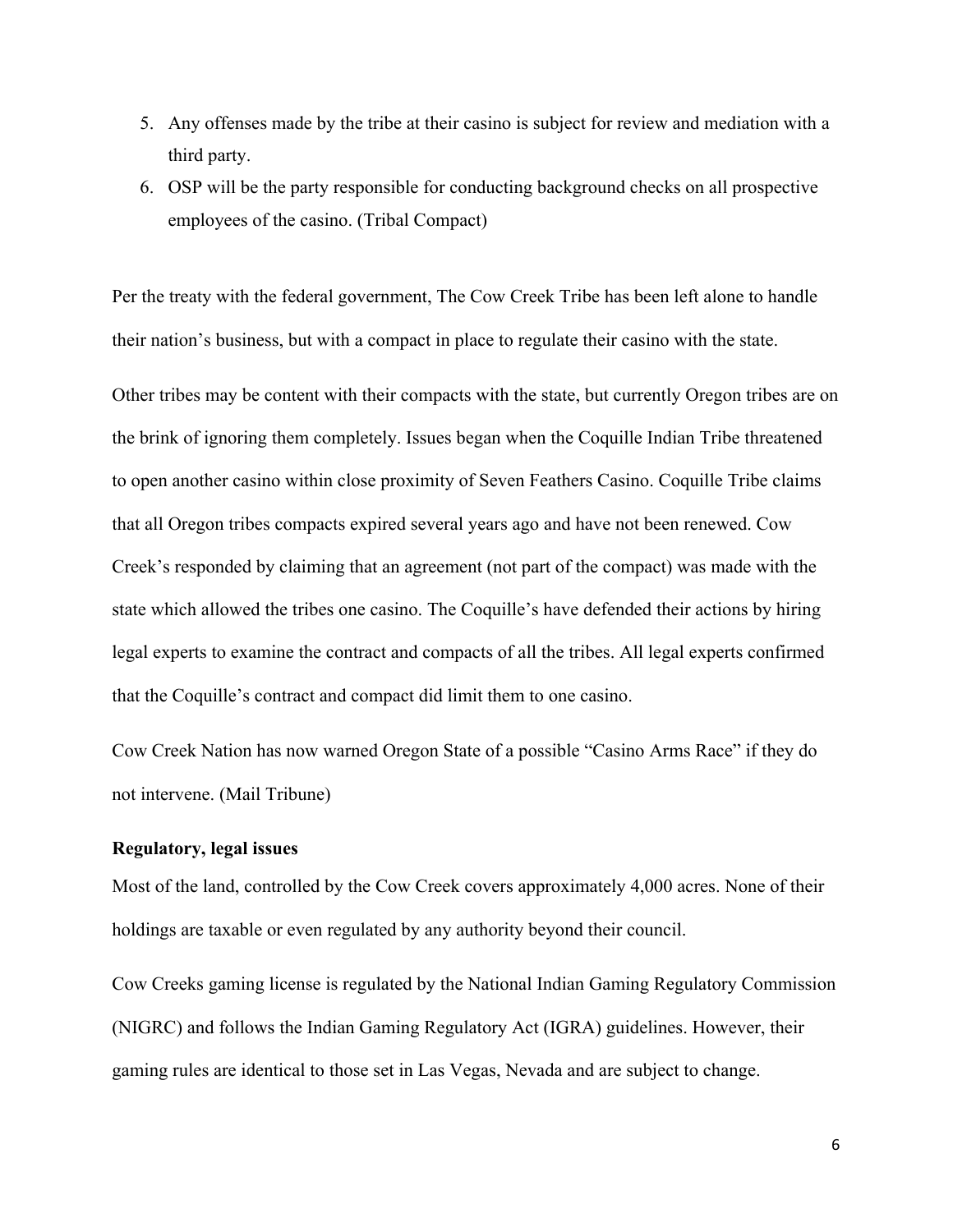Seven Feathers Casino, like other tribal enterprises are exempt from federal regulation as well as uninvited state police. They do however, contribute to political campaigns, unlike most tribes that divide their contributions about 60-40 between Democrats and Republicans, Cow Creek sends at least 98 percent of its contributions to Democrats.

With their Oregon compact in place:

- 1. 6% of their net income will go to the Tribe's base community benefit fund
- 2. Required to carry unemployment insurance
- 3. To file tax withholdings on non-tribal customers and send the report to the state
- 4. The Tribe agrees to adopt and enforce ordinances and regulations governing health, safety and environmental standards applicable to the Gaming Facility that are at least as rigorous as comparable standards imposed by the laws and regulations of the State, unless super ceded by applicable federal law. The Tribe and State agree to work together, along with any local agency generally responsible for enforcement of such health, safety and environmental standards outside Tribal trust land

# **Tribal culture**

A new tribal conflict with the Cow Creek and Coquille Indian Tribe has come up. A proposal from the Coquille Tribe to open another casino at a abandoned bowling alley and a restaurant along South Pacific Highway in Oregon. The tribe also agreed to lease Bear Creek Golf Course, which is adjacent to the two buildings.

The Cow Creek Band of the Umpqua Tribe of Indians has opposed the Coquilles' planned move to Medford as breaking a gentleman's agreement in the state that allows only one casino for each tribe because the Coquilles already run The Mill Casino in North Bend, Oregon.

Also, there have been outspoken critics claiming the Cow Creeks are not really native. There have been several attempts by other tribes and non-tribal members to refute their lineage. One such claimant has done research and claims journals collected from Catholic priests who traveled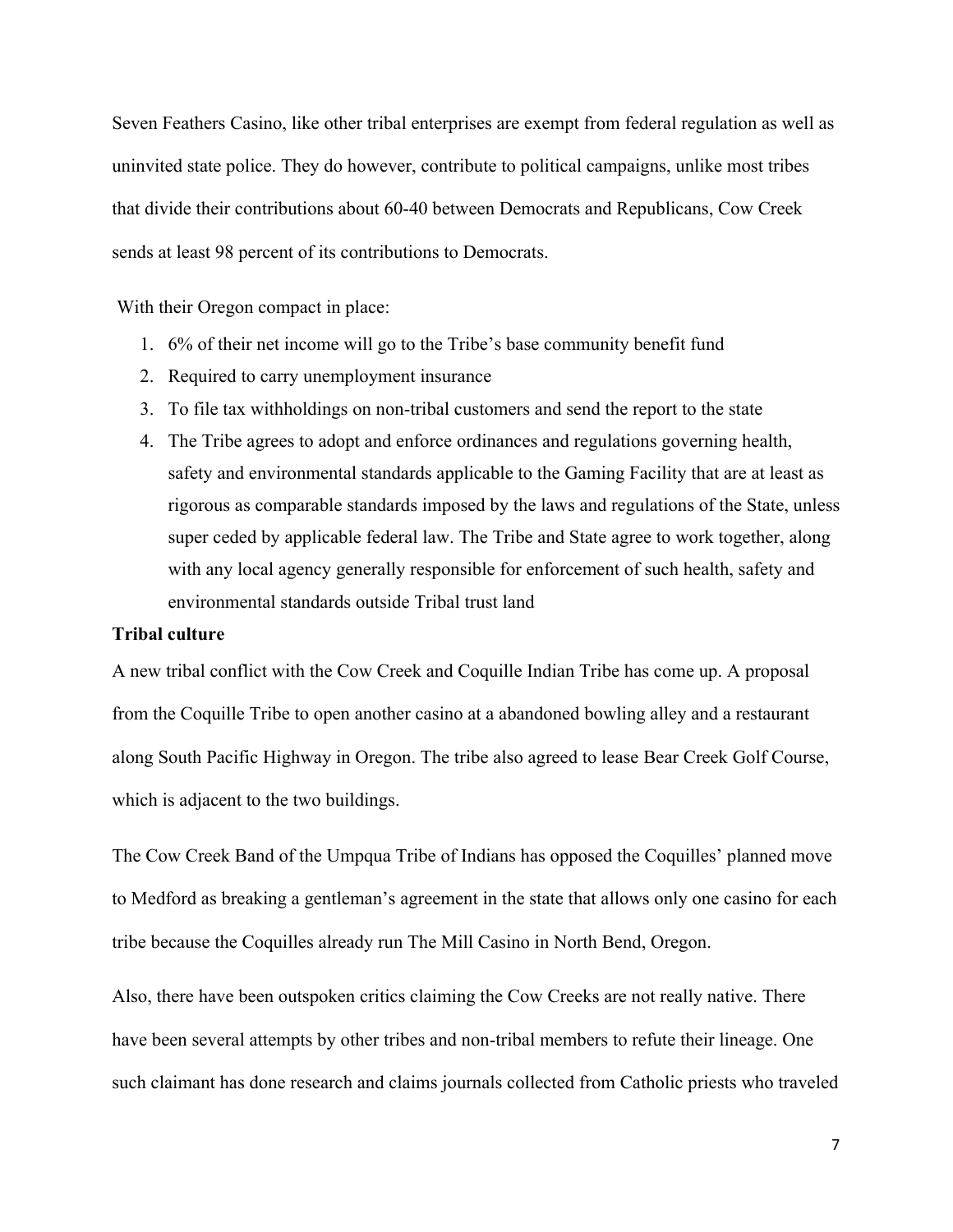with the Hudson Bay Company in the mid 1800's claim the Cow Creeks were annihilated by "masked exterminators" who were sent to kill Indians they found. Also, those records indicated that the main families who helped spearhead the Cow Creek's recognition status in the 1980's were direct descendants of Walla Walla and Spokane tribal members.

Many politicians and people who have questioned the Cow Creek's authenticity have been met with cries of racism and possible law suits.

Another point of interest, because of the stigma created by gaming and others questioning the Tribe's heritage, Cow Creek's are very private with their personal lives and refrain from joining any social movements unless they feel it would help impact their lives. Unlike some tribes, The Cow Creek will post a link to their tribal website on the casino's page and give vague info on their elders. Contact info for the tribe can be made via postal mail or email through their general contact form on the casino's website

## **Tribal use of revenues**

#### • **To improve life for tribal members**

In 1984, after The Cow Creek Tribe won back their federal recognition and their land claim was settled out of court for \$1.3 million. The United States government attempted to force the Tribe to distribute the settlement money to its members. Through congressional action The Cow Creeks fought this decision and instead invested their money in several successful businesses. Of the 1,500 or more enrolled members in the Cow Creek Tribe, all receive per capita payments of 5% of the casino's net profits.

## • **Diversifying assets and Building sustainable communities**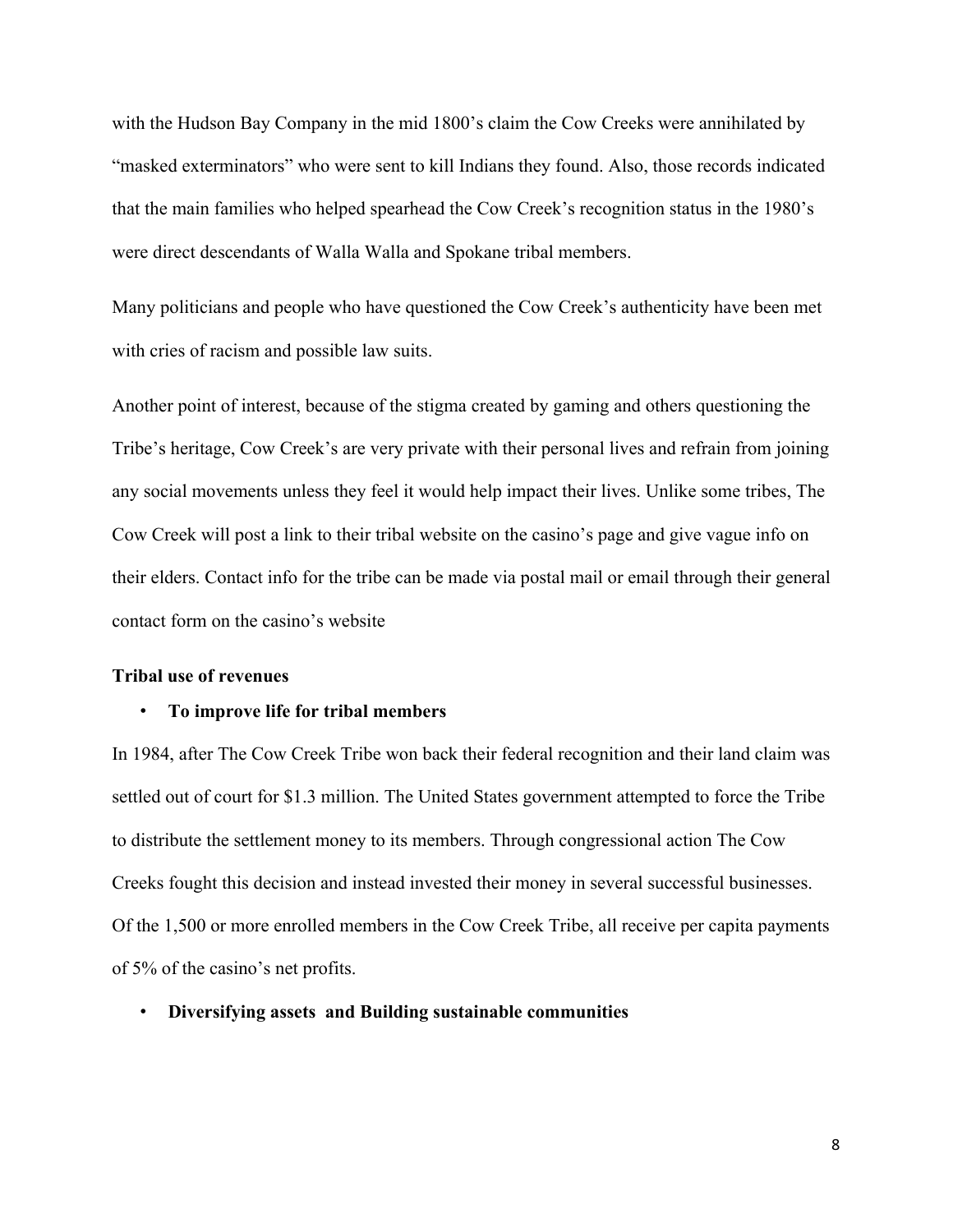Under the leadership of their tribal chairwoman, Sue Shaffer, she has built a business empire. Running the Tribe as a business entity they are able to take revenues generated from the Seven Feathers Casino and reinvest into other lucrative businesses: Umpqua Indian Foods – Wholesale and retail foods and gifts. Seven Feathers Truck and Travel Center – Full service truck stop. Creekside Restaurant – 24 hour restaurant associated with the truck stop. Creative Images – Media design and printing. RIO Communications – Telephone and Internet provider. Canyonville Cubbyholes – Self storage in Canyonville. Hospitality Division – Several small motels and an RV Park. Umpqua Indian Utility – Electricity distributor.

K-Bar Ranch – Cattle and feed operation.

Each business is profitable and all support each other in one way or another. All these businesses

create jobs for the surrounding community and opportunities when they were scarce.

According to the Umpqua Indian Development Corporation (UIDC is a federally chartered

corporation):

• The total economic output of Douglas County in 2004 was more than \$107.1 million greater than it would have otherwise been without the Cow Creek.

• There were 1,610 more payroll jobs in Douglas County in 2004 than there would have been if not for the Cow Creek.

• If there were no Cow Creek Tribe, total payrolls in Douglas County would have been nearly \$40 million or 3.9 percent less in 2004. In addition, self-employed workers and small businesses would have earned about \$6.4 million less. The resulting economic weakness would have filtered throughout the economy resulting in lower property values for homes and commercial real estate.

• Like other governments, lands held in trust for the Cow Creek are exempt from property taxes. However, the Tribe only accounts for 2 percent of all the value of tax-exempt properties in Douglas County. Other types of property holders that account for greater shares of all the exempt property in the County include disabled veteran homeowners, businesses in enterprise zones, farmers, owners of forestlands, religious organizations, and local and federal governments.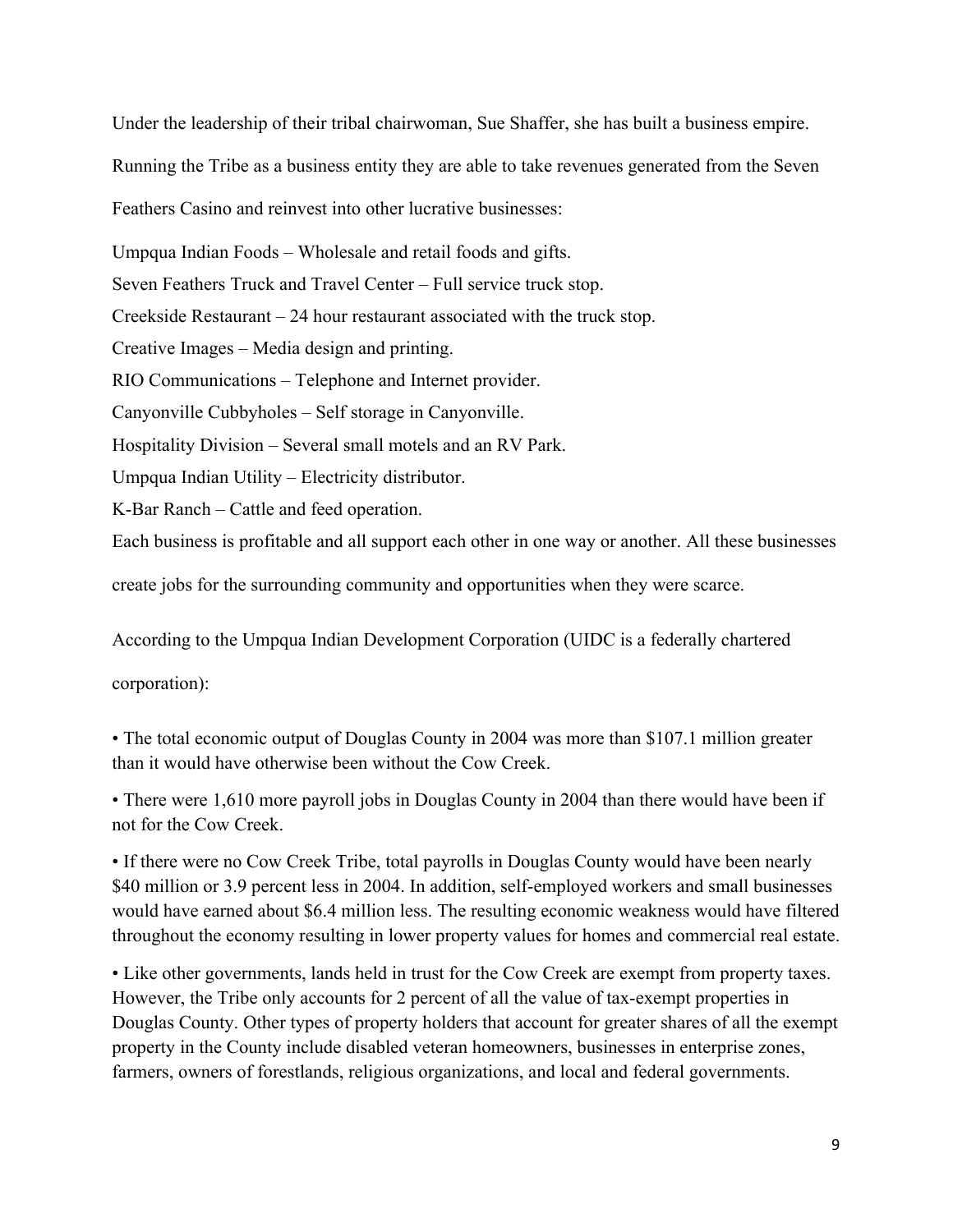• Property taxes imposed in Douglas County on the residences of Cow Creek employees in 2004 totaled at least \$1,135,655. (Range Magazine)

This report from the UIDC only describes the net impact the Tribe has on the surrounding community. It only counted the net increase in jobs and dollars within the county due to the Cow Creek's business ventures.

## **Non-tribal factors**

## • **Influence on players and disposable incomes**

Research done by the American Gaming Association (AGA) suggests, overall, casino patrons spend their money wisely. According to a recent poll conducted for the AGA by Peter D. Hart Research Associates and The Luntz Reserch Companies, 80 percent of customers always or usually set a budget before they gamble. Also, an estimated 5 percent and 15 percent of gross gaming revenue came from problem and pathological gamblers.

As for casinos preying on the elderly, the AGA cites a study by the National Institute of Justice which compared the casino gambling practices of younger gamblers to older ones. That study concluded that the data "do not support the view that casino gambling is a major threat to the elderly, preying on the aged and leading them to destructive practice."

For the elderly who do like to gamble, the AGA's date show most come to casinos for interaction. Fun and entertainment, not gambling is the motivator and sixty-two percent view the outing as an "inexpensive day out" for someone on a fixed income.

Not only do seniors like to gamble for fun, but they don't want anyone else telling them how to spend their time and money. Another mention to the Hart/Luntz poll, 90 percent of senior citizens believe gambling is a question of personal freedom, (Mullis)

## • **Contributions to communities**

10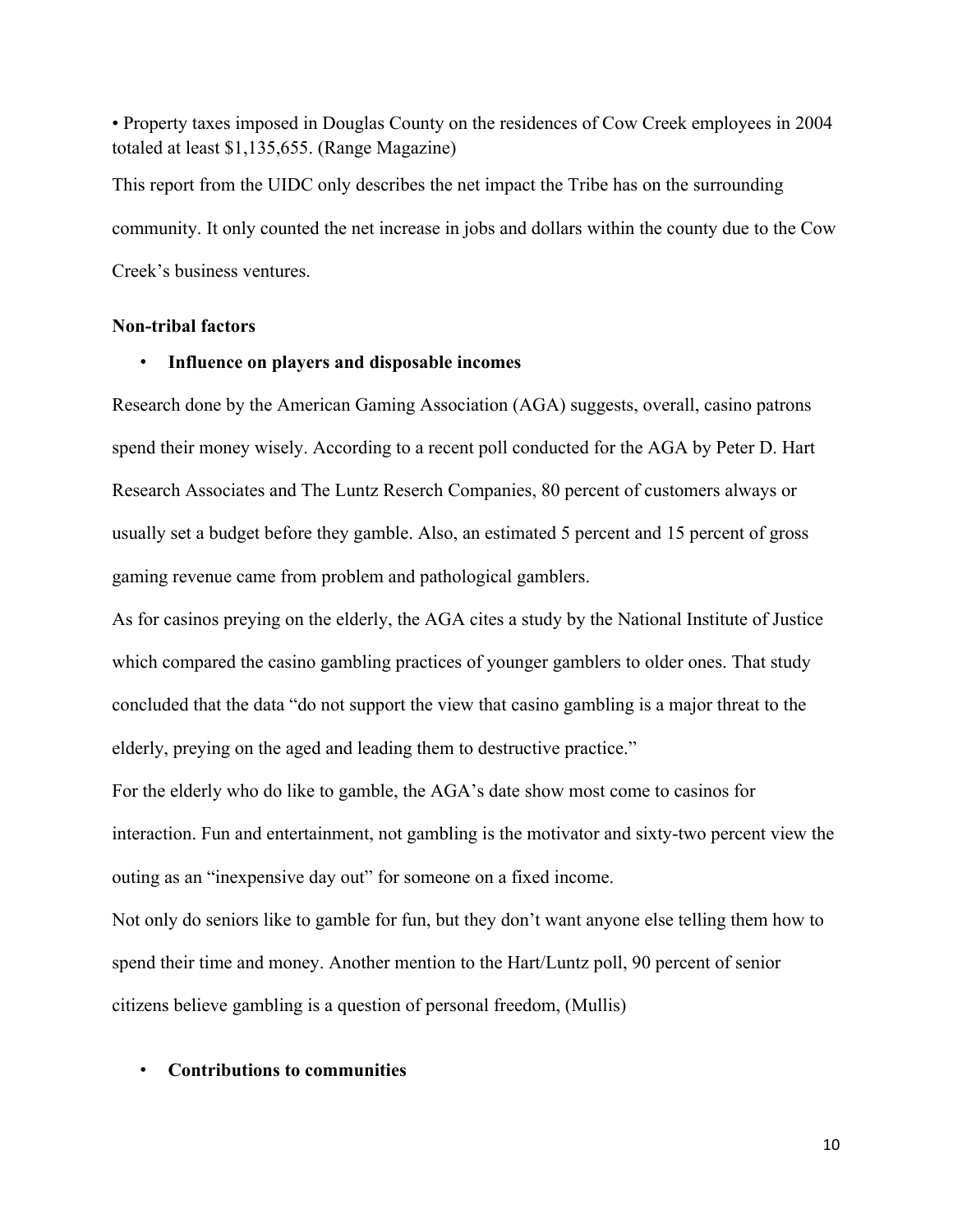Money gambled away at Seven Feathers Casino Resort will help support Umpqua Community College students with small children, as well as 57 other causes in Southwest Oregon. Also, the Cow Creek Umpqua Indian Foundation (CCUIF) regularly contributes large sums of money to local nonprofit organizations. Twice a year the CCUIF makes grants eligible to nonprofit organizations in communities where their ancestors once lived, which does include much of Southern Oregon.

Their mission is to offer assistance in youth education, to strengthen youth and family, to provide positive youth development, and to add to the quality of life for people living on their ancestral lands.

## **Conclusion**

Through all their trials and tribulations the Cow Creek Band of Umpqua Tribe of Indians has persevered. Their culture, elders, and language are all but wiped off this earth, but their spirit remains. A spirit that energizes their resolve to be successful business leaders in the nation.

Although, state compacts are in place to ensure tribes do not squander their profits, time has proven they are unnecessary. The Cow Creek Tribe has diligently invested their profits into lucrative business ventures and given back to their surrounding community. Opponents will argue this statement, even with empirical evidence to support it, they suffer from cognitive dissonance.